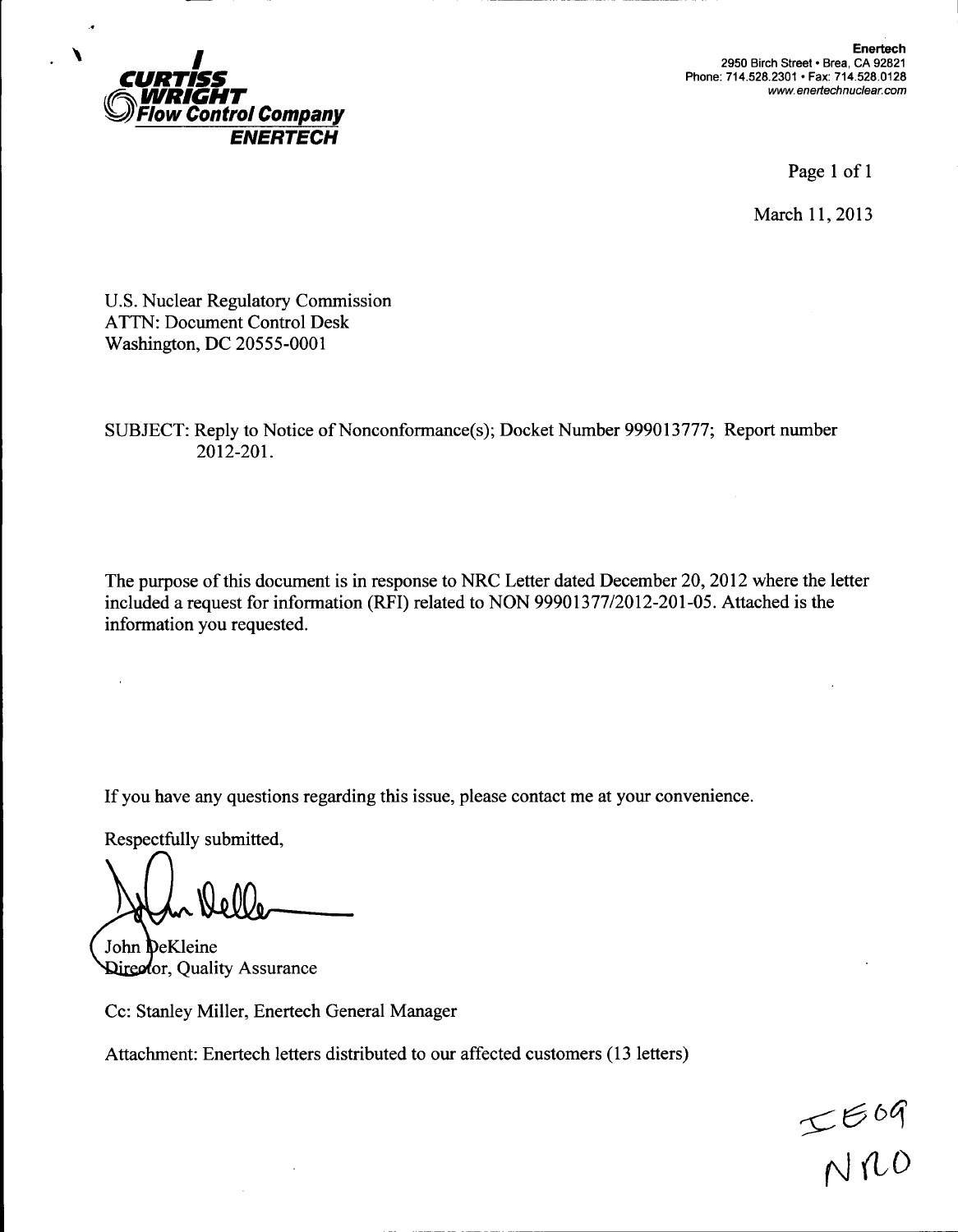

Exelon Generation Co, **LLC** Clinton Nuclear Generating Station

**ATTN:** Mr. Harry Wheeler, Chris Slavens, and Duane Hupp

Subject: Equipment Alert, Enertech modulating Electro-Hydraulic Operator (EHO), 2<sup>nd</sup> Generation design Servo Board, improper Installation concern. Enertech Inventory Servoboard numbers: D6371S, D5105S, C6395S, C6396S, A4074S, or A3747S.

As a precaution to the EHO users, Enertech has determined that customers owning the above subject equipment may introduce an assembly defect by incorrectly re-assembling the EHO Servo board. There are no concerns with equipment that has been factory installed. The content of this letter will describe the reason for our concern and provides a solution to eliminate any potential failures due to improper field installation. You are receiving this notification because you have been provided one or more of the Enertech inventory numbers stated above, and that there is a potential of electrical shorting in the EHO Servo Board if improperly re-installed.

Enertech manufactured three (3) generations of Servo Boards since the product was introduced (Generation 1 – introduction up to 1995, Generation  $2 - 1995$  to 2009, & Generation  $3 - 2010$  to present). This issue is specific to the Generation 2 (second generation) Servo Board. The second generation Servo Board included a 110 VAC trace placed near to the lower left mounting hole. The washer used for securing the Servo Board in place, lands on top of the trace. The Servo Boards are protective coated, providing adequate insulation for the trace. However washer rotation, excessive installation torque and poor alignment of the hardware can potentially scratch the protective coating resulting in a short circuit. The short circuit would prevent the EHO from its ability to continue to modulate, it would either fail open or closed based on the equipment application specification. To date (2) two field issues have been identified where improper filed installation damaged the protective coating. Our investigation has resulted in the issuance of this letter expressing concern and proposed remedy.

In order to eliminate potential servo board failures due to improper field installation, Enertech has prepared a retrofit Servo Board Mounting Kit (P/N: MB24022) which we would like to provide to you at no cost if you so desire. The kit comes with a set of hardware and instructions on how to properly field install our Generation 2 Servo Board. If you desire the kit, please contact Enertech Contract Manager, Mr. Edward Buzby. He may be reached (714) 528-2301 extension 369, or by email: edb@curtisswright.com.

Rega<sub>r</sub>d

John "Rusty" DeKleine Director Quality Assurance Enertech, a Business Unit of Curtiss-Wright Flow Control Company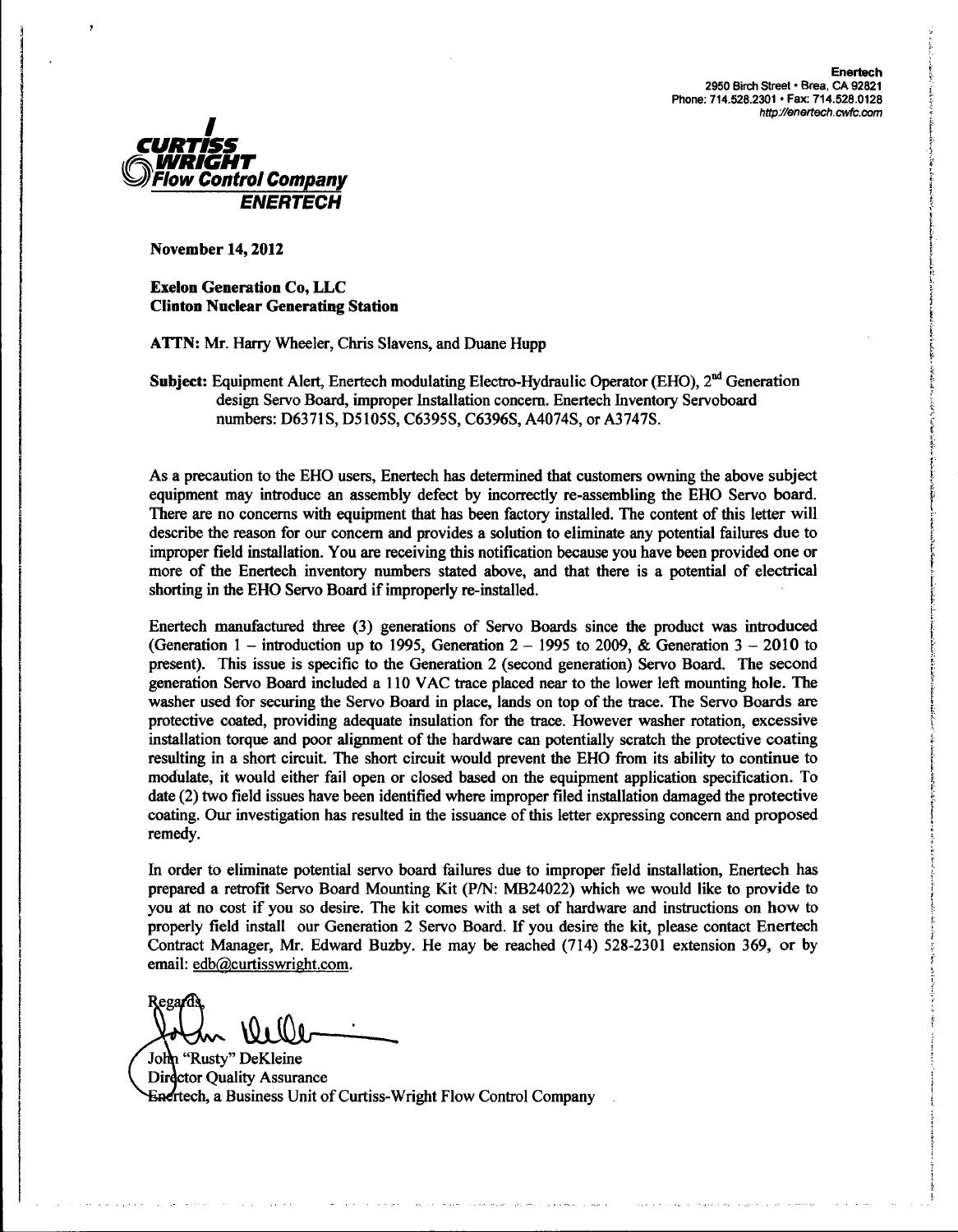

Jointly owned by electricity groups Endesa and Iberdrola Vandellos Nuclear Generating Station

ATTN: Mr. Sr. Mariano Masot Vilardell

Subject: Equipment Alert, Enertech modulating Electro-Hydraulic Operator (EHO), 2<sup>nd</sup> Generation design Servo Board, improper Installation concern. Enertech Inventory Servoboard numbers: D6371S, D5105S, C6395S, C6396S, A4074S, or A3747S.

As a precaution to the EHO users, Enertech has determined that customers owning the above subject equipment may introduce an assembly defect by incorrectly re-assembling the EHO Servo board. There are no concerns with equipment that has been factory installed. The content of this letter will describe the reason for our concern and provides a solution to eliminate any potential failures due to improper field installation. You are receiving this notification because you have been provided one or more of the Enertech inventory numbers stated above, and that there is a potential of electrical shorting in the EHO Servo Board if improperly re-installed.

Enertech manufactured three (3) generations of Servo Boards since the product was introduced (Generation 1 – introduction up to 1995, Generation  $2 - 1995$  to 2009, & Generation  $3 - 2010$  to present). This issue is specific to the Generation 2 (second generation) Servo Board. The second generation Servo Board included a 110 VAC trace placed near to the lower left mounting hole. The washer used for securing the Servo Board in place, lands on top of the trace. The Servo Boards are protective coated, providing adequate insulation for the trace. However washer rotation, excessive installation torque and poor alignment of the hardware can potentially scratch the protective coating resulting in a short circuit. The short circuit would prevent the EHO from its ability to continue to modulate, it would either fail open or closed based on the equipment application specification. To date (2) two field issues have been identified where improper filed installation damaged the protective coating. Our investigation has resulted in the issuance of this letter expressing concern and proposed remedy.

In order to eliminate potential servo board failures due to improper field installation, Enertech has prepared a retrofit Servo Board Mounting Kit (P/N: MB24022) which we would like to provide to you at no cost if you so desire. The kit comes with a set of hardware and instructions on how to properly field install our Generation 2 Servo Board. **If** you desire the kit, please contact Enertech Contract Manager, Mr. Edward Buzby. He may be reached (714) 528-2301 extension 369, or by email: edb@curtisswright.com.

ولايون والتواصل

Regard

John' Rusty" DeKleine Director Quality Assurance Enertech, a Business Unit of Curtiss-Wright Flow Control Company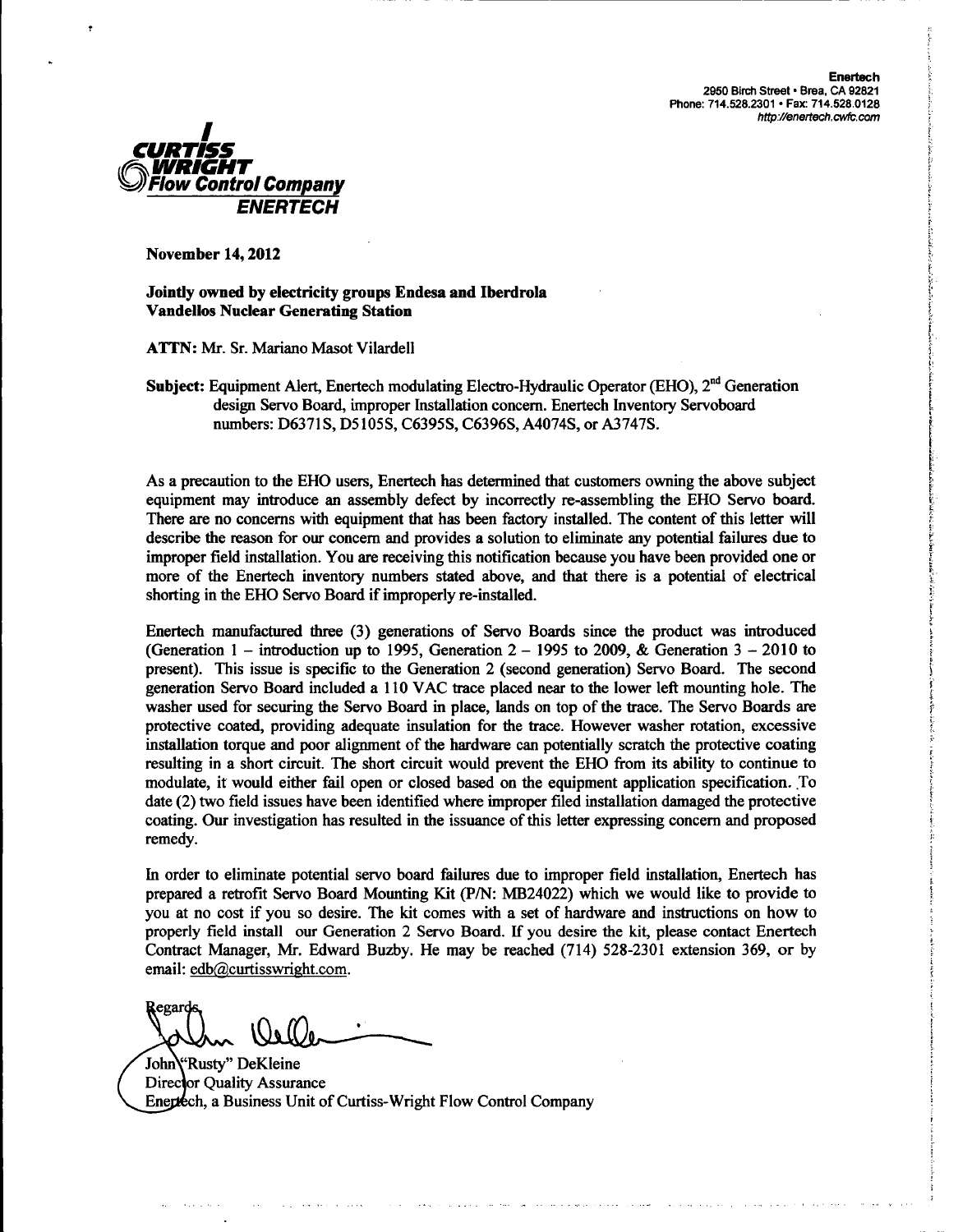**Enertech 2950** Birch Street **-** Brea, **CA 92821** Phone: **714.528.2301 -** Fax: **714.528.0128** *http./l/enertech.cwfc.com*



November 14, 2012

Southern Nuclear Operating Company Vogtle Nuclear Generating Station

**ATTN:** Mr. Gary Mingo

Subject: Equipment Alert, Enertech modulating Electro-Hydraulic Operator (EHO),  $2<sup>nd</sup>$  Generation design Servo Board, improper Installation concern. Enertech Inventory Servoboard numbers: D6371S, D5105S, C6395S, C6396S, A4074S, or A3747S.

As a precaution to the EHO users, Enertech has determined that customers owning the above subject equipment may introduce an assembly defect by incorrectly re-assembling the EHO Servo board. There are no concerns with equipment that has been factory installed. The content of this letter will describe the reason for our concern and provides a solution to eliminate any potential failures due to improper field installation. You are receiving this notification because you have been provided one or more of the Enertech inventory numbers stated above, and that there is a potential of electrical shorting in the EHO Servo Board if improperly re-installed.

Enertech manufactured three (3) generations of Servo Boards since the product was introduced (Generation 1 – introduction up to 1995, Generation  $2 - 1995$  to 2009, & Generation  $3 - 2010$  to present). This issue is specific to the Generation 2 (second generation) Servo Board. The second generation Servo Board included a 110 VAC trace placed near to the lower left mounting hole. The washer used for securing the Servo Board in place, lands on top of the trace. The Servo Boards are protective coated, providing adequate insulation for the trace. However washer rotation, excessive installation torque and poor alignment of the hardware can potentially scratch the protective coating resulting in a short circuit. The short circuit would prevent the EHO from its ability to continue to modulate, it would either fail open or closed based on the equipment application specification. To date (2) two field issues have been identified where improper filed installation damaged the protective coating. Our investigation has resulted in the issuance of this letter expressing concern and proposed remedy.

In order to eliminate potential servo board failures due to improper field installation, Enertech has prepared a retrofit Servo Board Mounting Kit (P/N: MB24022) which we would like to provide to you at no cost if you so desire. The kit comes with a set of hardware and instructions on how to properly field install our Generation 2 Servo Board. If you desire the kit, please contact Enertech Contract Manager, Mr. Edward Buzby. He may be reached (714) 528-2301 extension 369, or by email: edb@curtisswright.com.

Regard

John Rusty" DeKleine Director Ouality Assurance Enertech, a Business Unit of Curtiss-Wright Flow Control Company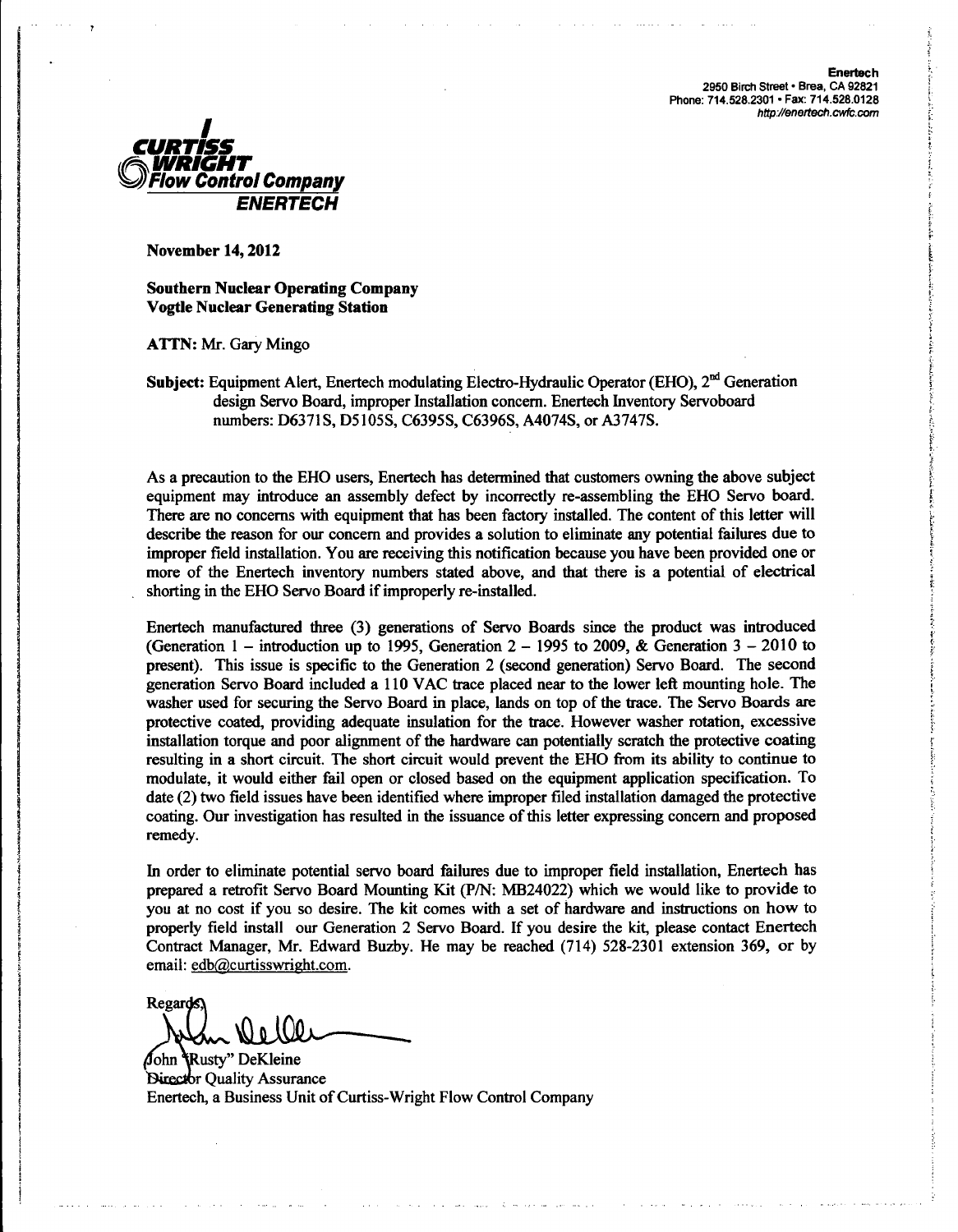Enertech 2950 Birch Street • Brea, CA 92821 Phone: 714.528.2301 • Fax: **714.528.0128** hftp//enertech.cwfc.com



November 14, 2012

**STP** Nuclear Operating Company South Texas Nuclear Generating Station

**ATTN:** Mr. David Kacko

Subject: Equipment Alert, Enertech modulating Electro-Hydraulic Operator (EHO), 2<sup>nd</sup> Generation design Servo Board, improper Installation concern. Enertech Inventory Servoboard numbers: D6371S, D5105S, C6395S, C6396S, A4074S, or A3747S.

As a precaution to the EHO users, Enertech has determined that customers owning the above subject equipment may introduce an assembly defect by incorrectly re-assembling the EHO Servo board. There are no concerns with equipment that has been factory installed. The content of this letter will describe the reason for our concern and provides a solution to eliminate any potential failures due to improper field installation. You are receiving this notification because you have been provided one or more of the Enertech inventory numbers stated above, and that there is a potential of electrical shorting in the EHO Servo Board if improperly re-installed.

Enertech manufactured three (3) generations of Servo Boards since the product was introduced (Generation 1 – introduction up to 1995, Generation  $2 - 1995$  to 2009, & Generation  $3 - 2010$  to present). This issue is specific to the Generation 2 (second generation) Servo Board. The second generation Servo Board included a 110 VAC trace placed near to the lower left mounting hole. The washer used for securing the Servo Board in place, lands on top of the trace. The Servo Boards are protective coated, providing adequate insulation for the trace. However washer rotation, excessive installation torque and poor alignment of the hardware can potentially scratch the protective coating resulting in a short circuit. The short circuit would prevent the EHO from its ability to continue to modulate, it would either fail open or closed based on the equipment application specification. To date (2) two field issues have been identified where improper filed installation damaged the protective coating. Our investigation has resulted in the issuance of this letter expressing concern and proposed remedy.

In order to eliminate potential servo board failures due to improper field installation, Enertech has prepared a retrofit Servo Board Mounting Kit (P/N: MB24022) which we would like to provide to you at no cost if you so desire. The kit comes with a set of hardware and instructions on how to properly field install our Generation 2 Servo Board. If you desire the kit, please contact Enertech Contract Manager, Mr. Edward Buzby. He may be reached (714) 528-2301 extension 369, or by email: edb@curtisswright.com.

Regards <u> مایا</u>

John "Rusty" DeKleine Director Ouality Assurance Enertech. a Business Unit of Curtiss-Wright Flow Control Company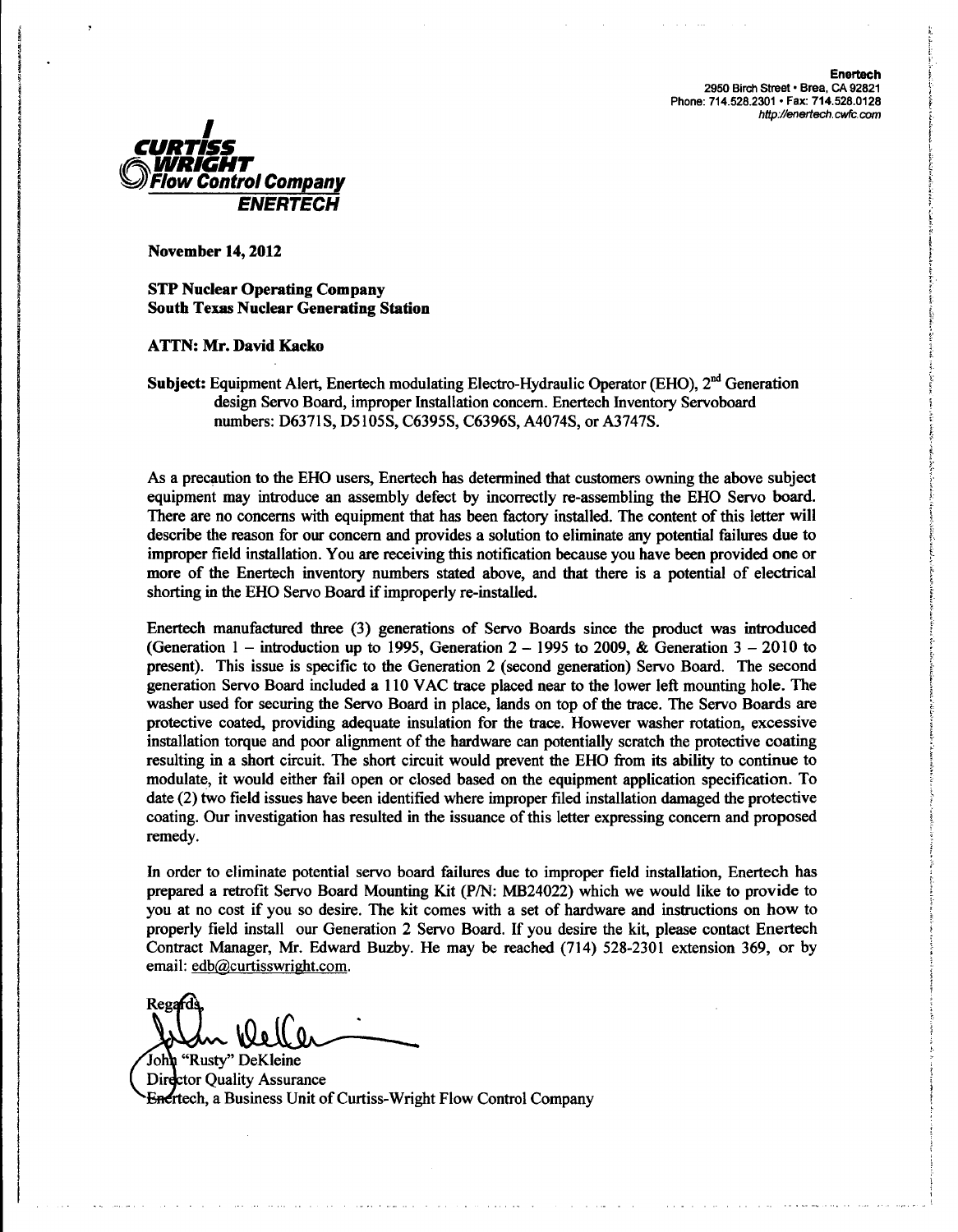Enertech **2950** Birch Street • Brea, **CA 92821** Phone: **714.528.2301** • Fax: **714.528.0128** *http /enertech.cwfc.com*



November 14,2012

Dominion Generating Company Kewaunee Nuclear Generating Station

ATTN: Mr. Joel Dill and Mr. Patrick Ehlen

Subject: Equipment Alert, Enertech modulating Electro-Hydraulic Operator (EHO), 2<sup>nd</sup> Generation design Servo Board, improper Installation concern. Enertech Inventory Servoboard numbers: D6371S, D5105S, C6395S, C6396S, A4074S, or A3747S.

As a precaution to the EHO users, Enertech has determined that customers owning the above subject equipment may introduce an assembly defect by incorrectly re-assembling the EHO Servo board. There are no concerns with equipment that has been factory installed. The content of this letter will describe the reason for our concern and provides a solution to eliminate any potential failures due to improper field installation. You are receiving this notification because you have been provided one or more of the Enertech inventory numbers stated above, and that there is a potential of electrical shorting in the EHO Servo Board if improperly re-installed.

Enertech manufactured three (3) generations of Servo Boards since the product was introduced (Generation 1 – introduction up to 1995, Generation  $2 - 1995$  to 2009, & Generation  $3 - 2010$  to present). This issue is specific to the Generation 2 (second generation) Servo Board. The second generation Servo Board included a 110 VAC trace placed near to the lower left mounting hole. The washer used for securing the Servo Board in place, lands on top of the trace. The Servo Boards are protective coated, providing adequate insulation for the trace. However washer rotation, excessive installation torque and poor alignment of the hardware can potentially scratch the protective coating resulting in a short circuit. The short circuit would prevent the EHO from its ability to continue to modulate, it would either fail open or closed based on the equipment application specification. To date (2) two field issues have been identified where improper filed installation damaged the protective coating. Our investigation has resulted in the issuance of this letter expressing concern and proposed remedy.

In order to eliminate potential servo board failures due to improper field installation, Enertech has prepared a retrofit Servo Board Mounting Kit (P/N: MB24022) which we would like to provide to you at no cost if you so desire. The kit comes with a set of hardware and instructions on how to properly field install our Generation 2 Servo Board. If you desire the kit, please contact Eneriech Contract Manager, Mr. Edward Buzby. He may be reached (714) 528-2301 extension 369, or by email: edb@curtisswright.com.

~egqr **S,** <u>، ۱۹</u>

John "Rusty" DeKleine Director Quality Assurance Enertech, a Business Unit of Curtiss-Wright Flow Control Company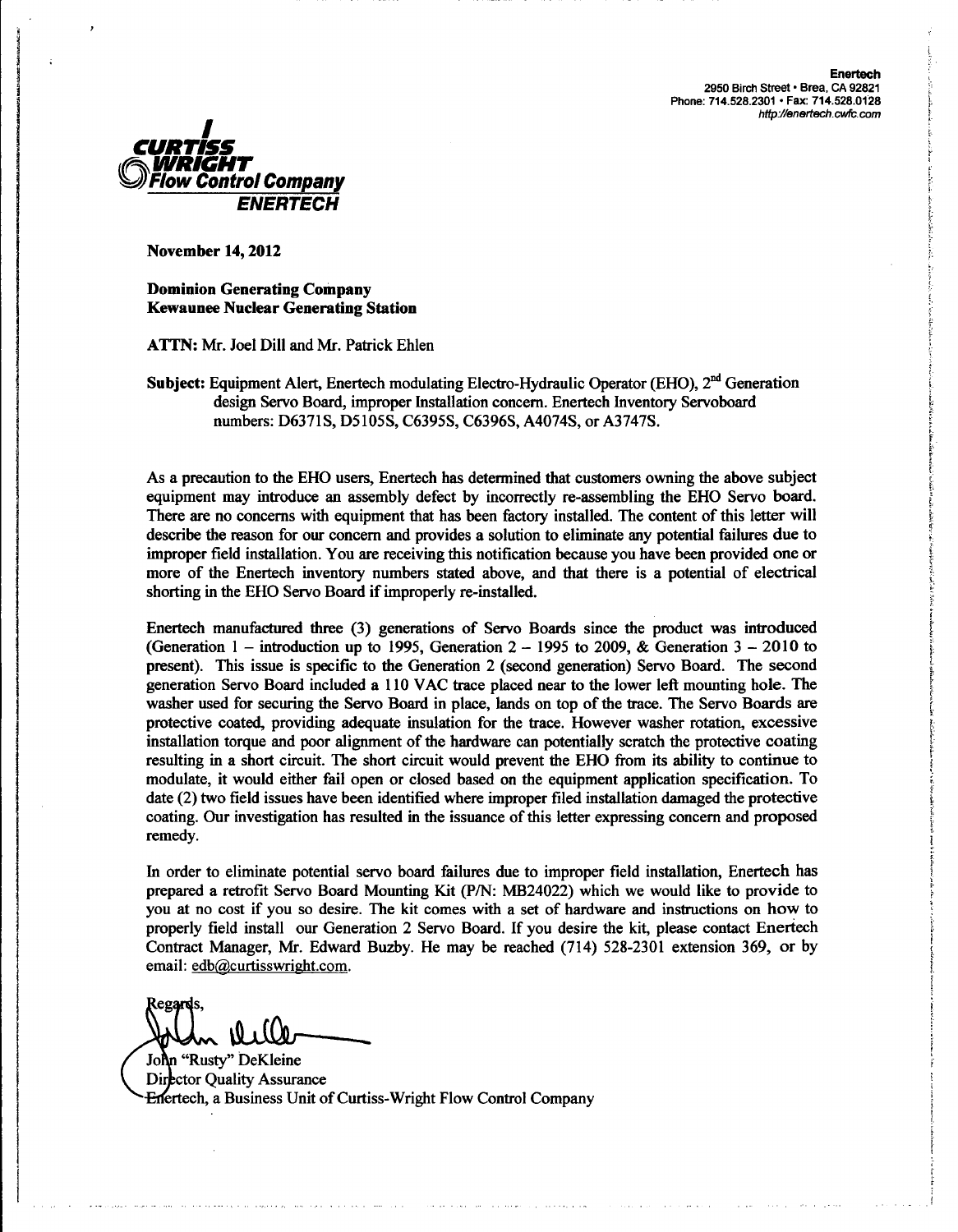

Progress Energy Company Shearon Harris Nuclear Generating Station

ATTN: Mr. Dan Maley and Ben Scharff

Subject: Equipment Alert, Enertech modulating Electro-Hydraulic Operator (EHO),  $2<sup>nd</sup>$  Generation design Servo Board, improper Installation concern. Enertech Inventory Servoboard numbers: D6371S, D5105S, C6395S, C6396S, A4074S, or A3747S.

As a precaution to the EHO users, Enertech has determined that customers owning the above subject equipment may introduce an assembly defect by incorrectly re-assembling the EHO Servo board. There are no concerns with equipment that has been factory installed. The content of this letter will describe the reason for our concern and provides a solution to eliminate any potential failures due to improper field installation. You are receiving this notification because you have been provided one or more of the Enertech inventory numbers stated above, and that there is a potential of electrical shorting in the EHO Servo Board if improperly re-installed.

Enertech manufactured three (3) generations of Servo Boards since the product was introduced (Generation 1 – introduction up to 1995, Generation  $2 - 1995$  to 2009, & Generation  $3 - 2010$  to present). This issue is specific to the Generation 2 (second generation) Servo Board. The second generation Servo Board included a 110 VAC trace placed near to the lower left mounting hole. The washer used for securing the Servo Board in place, lands on top of the trace. The Servo Boards are protective coated, providing adequate insulation for the trace. However washer rotation, excessive installation torque and poor alignment of the hardware can potentially scratch the protective coating resulting in a short circuit. The short circuit would prevent the EHO from its ability to continue to modulate, it would either fail open or closed based on the equipment application specification. To date (2) two field issues have been identified where improper filed installation damaged the protective coating. Our investigation has resulted in the issuance of this letter expressing concern and proposed remedy.

In order to eliminate potential servo board failures due to improper field installation, Enertech has prepared a retrofit Servo Board Mounting Kit (P/N: MB24022) which we would like to provide to you at no cost if you so desire. The kit comes with a set of hardware and instructions on how to properly field install our Generation 2 Servo Board. If you desire the kit, please contact Enertech Contract Manager, Mr. Edward Buzby. He may be reached (714) 528-2301 extension 369, or by email: edb@curtisswright.com.

**Regard** W1

<sup>I</sup> John "Rusty" DeKleine Director Quality Assurance Enertech, a Business Unit of Curtiss-Wright Flow Control Company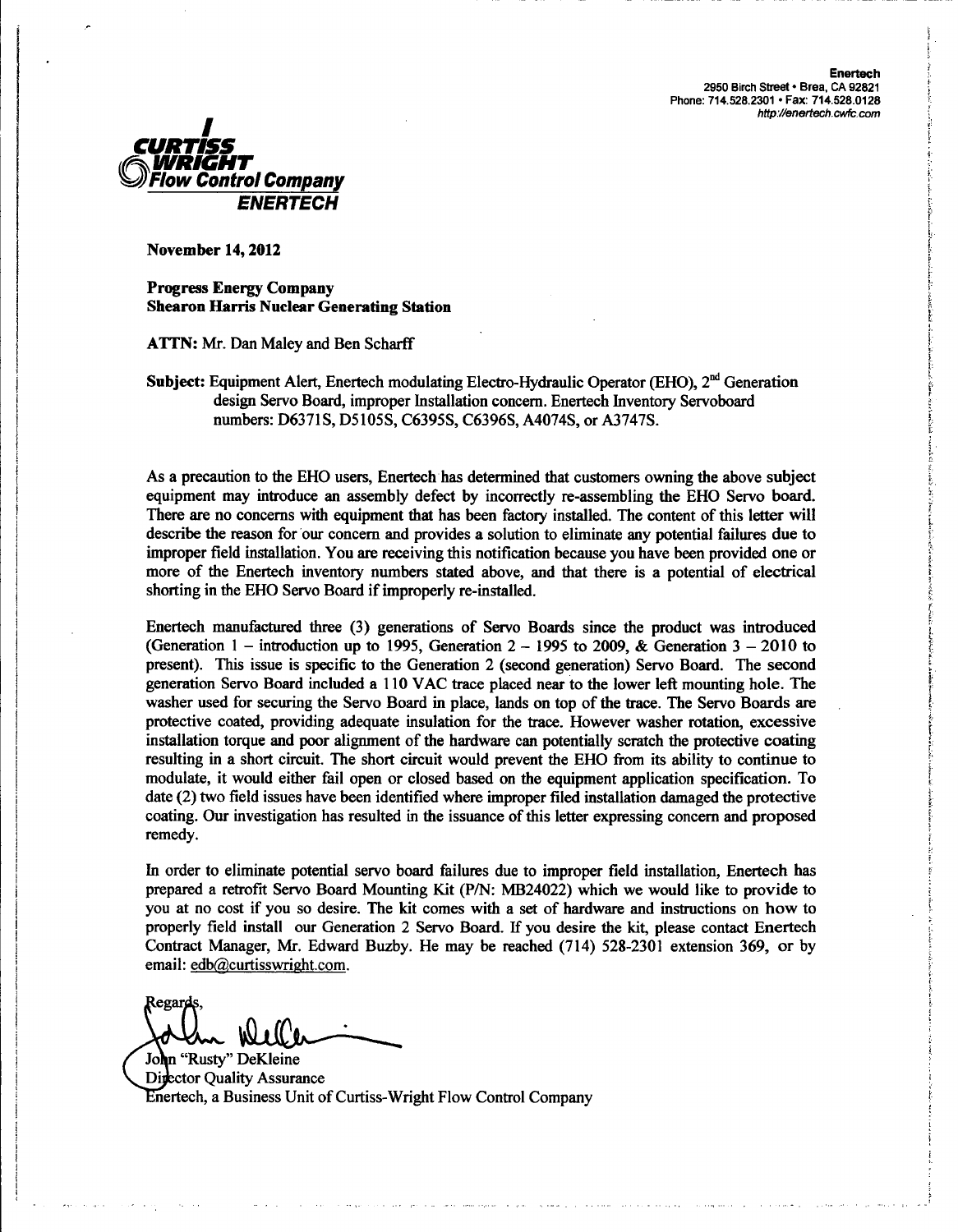

Southern California Edison San Onofre Nuclear Generating Station

### ATTN: Mr. Larry Kostrzewa

**Subject:** Equipment Alert, Enertech modulating Electro-Hydraulic Operator (EHO),  $2<sup>nd</sup>$  Generation design Servo Board, improper Installation concern. Enertech Inventory Servoboard numbers: D6371S, D5105S, C6395S, C6396S, A4074S, or A3747S.

As a precaution to the EHO users, Enertech has determined that customers owning the above subject equipment may introduce an assembly defect by incorrectly re-assembling the EHO Servo board. There are no concerns with equipment that has been factory installed. The content of this letter will describe the reason for our concern and provides a solution to eliminate any potential failures due to improper field installation. You are receiving this notification because you have been provided one or more of. the Enertech inventory numbers stated above, and that there is a potential of electrical shorting in the EHO Servo Board if improperly re-installed.

Enertech manufactured three (3) generations of Servo Boards since the product was introduced (Generation 1 – introduction up to 1995, Generation  $2 - 1995$  to 2009, & Generation  $3 - 2010$  to present). This issue is specific to the Generation 2 (second generation) Servo Board. The second generation Servo Board included a 110 VAC trace placed near to the lower left mounting hole. The washer used for securing the Servo Board in place, lands on top of the trace. The Servo Boards are protective coated, providing adequate insulation for the trace. However washer rotation, excessive installation torque and poor alignment of the hardware can potentially scratch the protective coating resulting in a short circuit. The short circuit would prevent the EHO from its ability to continue to modulate, it would either fail open or closed based on the equipment application specification. To date (2) two field issues have been identified where improper filed installation damaged the protective coating. Our investigation has resulted in the issuance of this letter expressing concern and proposed remedy.

In order to eliminate potential servo board failures due to improper field installation, Enertech has prepared a retrofit Servo Board Mounting Kit (P/N: MB24022) which we would like to provide to you at no cost if you so desire. The kit comes with a set of hardware and instructions on how to properly field install our Generation 2 Servo Board. If you desire the kit, please contact Enertech Contract Manager, Mr. Edward Buzby. He may be reached (714) 528-2301 extension 369, or by email: edb@curtisswright.com

Regards **KLel** 

John "Rusty" DeKleine Director Quality Assurance **Enertech, a Business Unit of Curtiss-Wright Flow Control Company**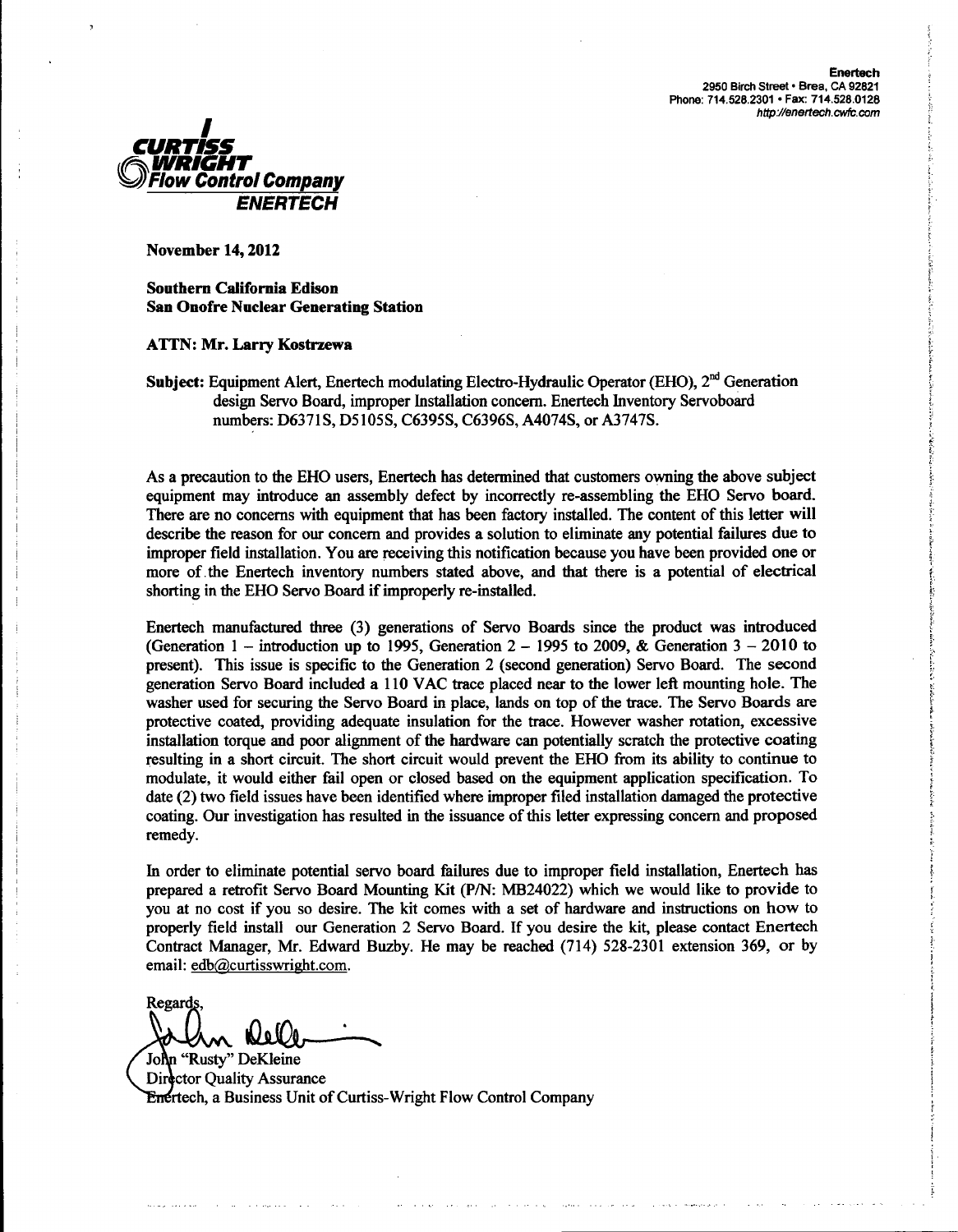

Korea Hydro & Nuclear Power Yeonggwang 3 & 4 Nuclear Generating Station

# ATTN: Mr. Hyunguk Shin and Jungwon Lee

Subject: Equipment Alert, Enertech modulating Electro-Hydraulic Operator (EHO), 2<sup>nd</sup> Generation design Servo Board, improper Installation concern. Enertech Inventory Servoboard numbers: D6371S, D5105S, C6395S, C6396S, A4074S, or A3747S.

As a precaution to the EHO users, Enertech has determined that customers owning the above subject equipment may introduce an assembly defect by incorrectly re-assembling the EHO Servo board. There are no concerns with equipment that has been factory installed. The content of this letter will describe the reason for our concern and provides a solution to eliminate any potential failures due to improper field installation. You are receiving this notification because you have been provided one or more of the Enertech inventory numbers stated above, and that there is a potential of electrical shorting in the EHO Servo Board if improperly re-installed.

Enertech manufactured three (3) generations of Servo Boards since the product was introduced (Generation 1 – introduction up to 1995, Generation  $2 - 1995$  to 2009, & Generation  $3 - 2010$  to present). This issue is specific to the Generation 2 (second generation) Servo Board. The second generation Servo Board included a **I** 10 VAC trace placed near to the lower left mounting hole. The washer used for securing the Servo Board in place, lands on top of the trace. The Servo Boards are protective coated, providing adequate insulation for the trace. However washer rotation, excessive installation torque and poor alignment of the hardware can potentially scratch the protective coating resulting in a short circuit. The short circuit would prevent the EHO from its ability to continue to modulate, it would either fail open or closed based on the equipment application specification. To date (2) two field issues have been identified where improper filed installation damaged the protective coating. Our investigation has resulted in the issuance of this letter expressing concern and proposed remedy.

In order to eliminate potential servo board failures due to improper field installation, Enertech has prepared a retrofit Servo Board Mounting Kit (P/N: MB24022) which we would like to provide to you at no cost if you so desire. The kit comes with a set of hardware and instructions on how to properly field install our Generation 2 Servo Board. If you desire the kit, please contact Enertech Contract Manager, Mr. Edward Buzby. He may be reached (714) 528-2301 extension 369, or by email: edb@curtisswright.com.

Regard

Director Quality Assurance John <sup>M</sup>Rusty" DeKleine Enertech, a Business Unit of Curtiss-Wright Flow Control Company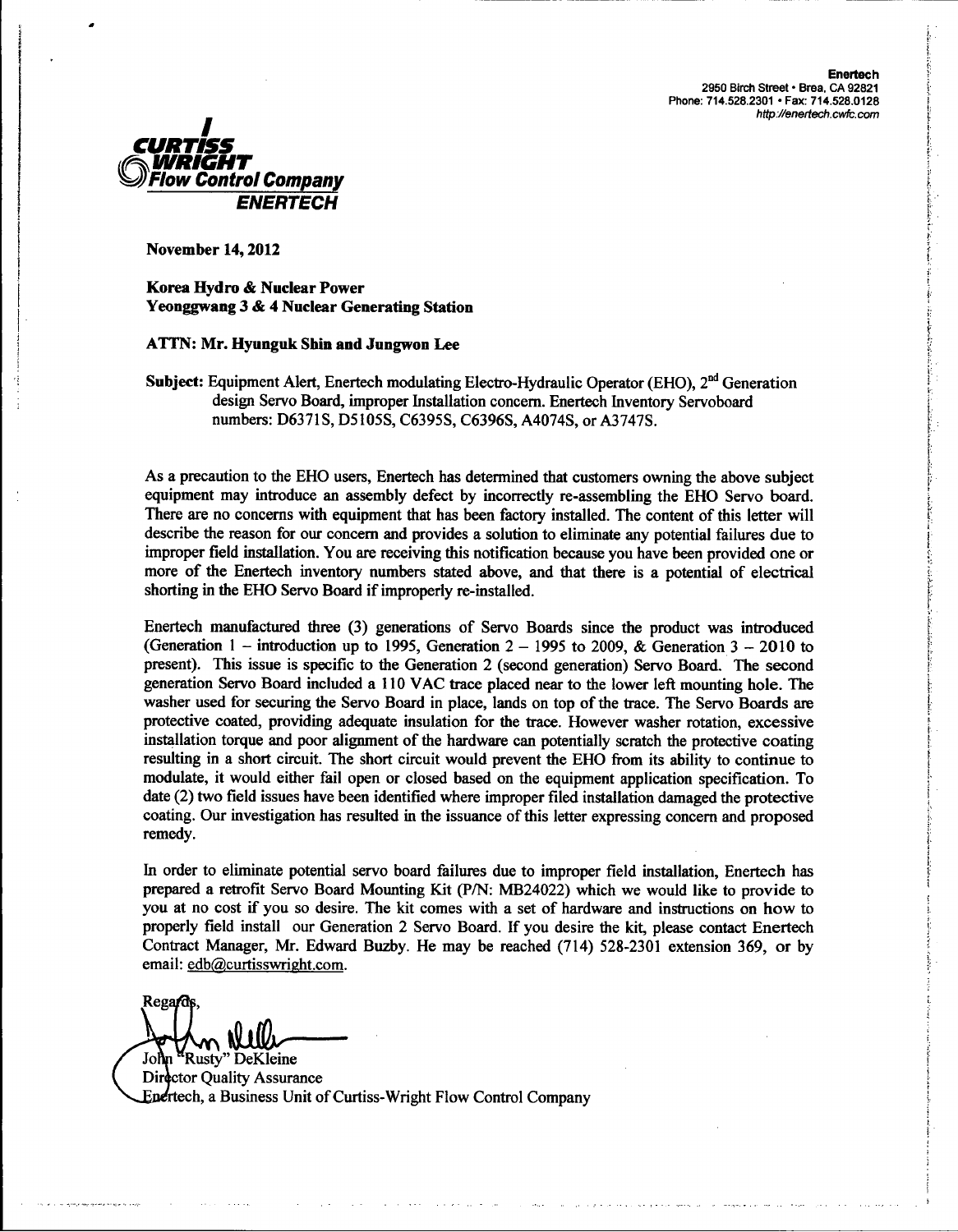Enertech 2950 Birch Street • Brea, CA 92821 Phone: 714.528.2301 • Fax: 714.528.0128



November 14,2012

Korea Hydro & Nuclear Power Yeonggwang 5 & 6 Nuclear Generating Station

### ATTN: Mr. Sangbok Kim and Woncheon Yang

Subject: Equipment Alert, Enertech modulating Electro-Hydraulic Operator (EHO),  $2<sup>nd</sup>$  Generation design Servo Board, improper Installation concern. Enertech Inventory Servoboard numbers: D6371S, D5105S, C6395S, C6396S, A4074S, or A3747S.

As a precaution to the EHO users, Enertech has determined that customers owning the above subject equipment may introduce an assembly defect by incorrectly re-assembling the EHO Servo board. There are no concerns with equipment that has been factory installed. The content of this letter will describe the reason for our concern and provides a solution to eliminate any potential failures due to improper field installation. You are receiving this notification because you have been provided one or more of the Enertech inventory numbers stated above, and that there is a potential of electrical shorting in the EHO Servo Board if improperly re-installed.

Enertech manufactured three (3) generations of Servo Boards since the product was introduced (Generation  $1 -$  introduction up to 1995, Generation  $2 - 1995$  to 2009, & Generation  $3 - 2010$  to present). This issue is specific to the Generation 2 (second generation) Servo Board. The second generation Servo Board included a 110 VAC trace placed near to the lower left mounting hole. The washer used for securing the Servo Board in place, lands on top of the trace. The Servo Boards are protective coated, providing adequate insulation for the trace. However washer rotation, excessive installation torque and poor alignment of the hardware can potentially scratch the protective coating resulting in a short circuit. The short circuit would prevent the EHO from its ability to continue to modulate, it would either fail open or closed based on the equipment application specification. To date (2) two field issues have been identified where improper filed installation damaged the protective coating. Our investigation has resulted in the issuance of this letter expressing concern and proposed remedy.

In order to eliminate potential servo board failures due to improper field installation, Enertech has prepared a retrofit Servo Board Mounting Kit (P/N: MB24022) which we would like to provide to you at no cost if you so desire. The kit comes with a set of hardware and instructions on how to properly field install our Generation 2 Servo Board. If you desire the kit, please contact Enertech Contract Manager, Mr. Edward Buzby. He may be reached (714) 528-2301 extension 369, or by email: edb@curtisswright.com.

Regards,

"Rusty" DeKleine John **Director Quality Assurance** Enertech, a Business Unit of Curtiss-Wright Flow Control Company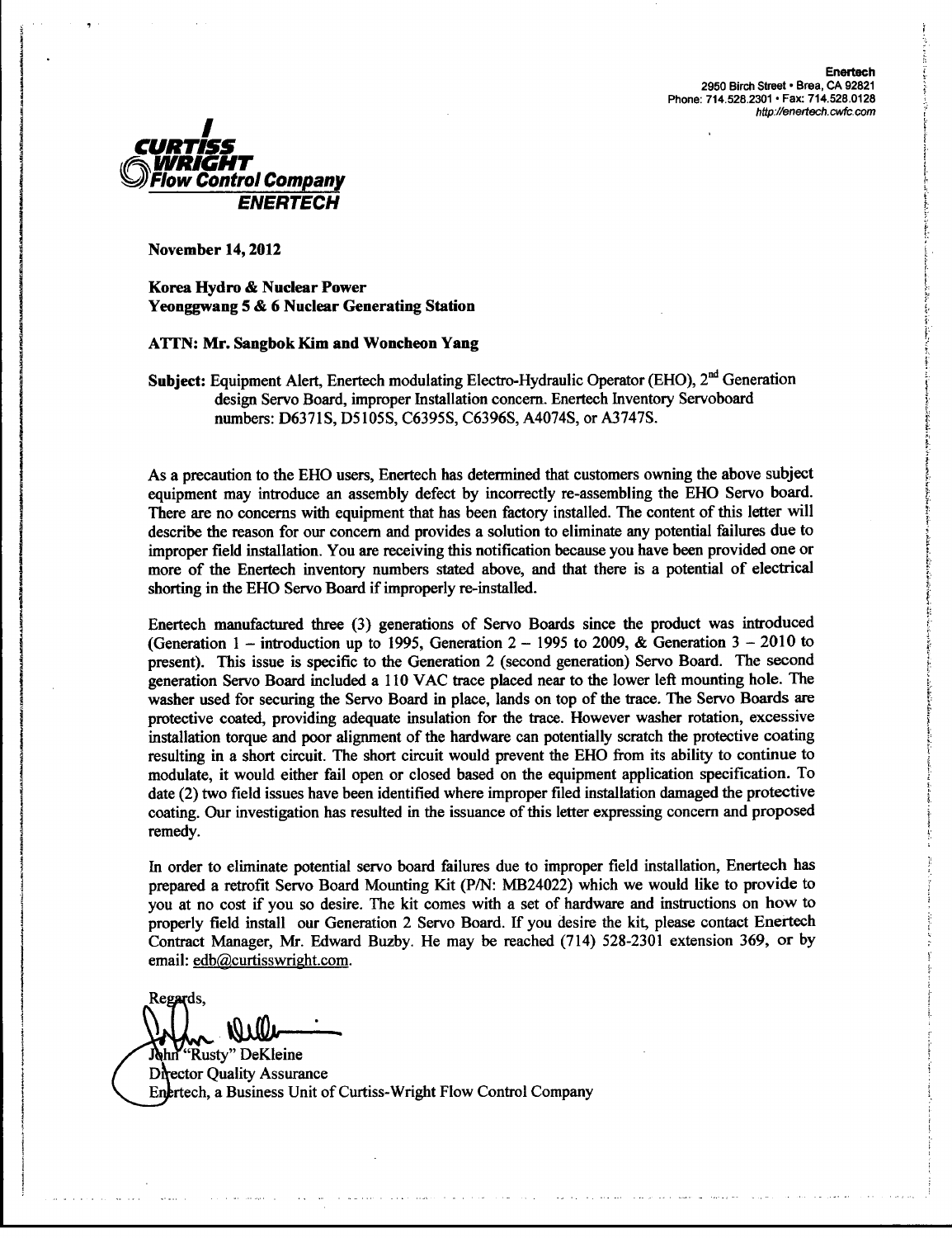

Korea Hydro **&** Nuclear Power Ulchin **3 &** 4 Nuclear Generating Station

**ATTN:** Mr. Geunsoo Youk and Byungsoo Jung

**Subject:** Equipment Alert, Enertech modulating Electro-Hydraulic Operator (EHO),  $2<sup>nd</sup>$  Generation design Servo Board, improper Installation concern. Enertech Inventory Servoboard numbers: D6371S, D5105S, C6395S, C6396S, A4074S, or A3747S.

As a precaution to the EHO users, Enertech has determined that customers owning the above subject equipment may introduce an assembly defect by incorrectly re-assembling the EHO Servo board. There are no concerns with equipment that has been factory installed. The content of this letter will describe the reason for our concern and provides a solution to eliminate any potential failures due to improper field installation. You are receiving this notification because you have been provided one or more of the Enertech inventory numbers stated above, and that there is a potential of electrical shorting in the EHO Servo Board if improperly re-installed.

Enertech manufactured three (3) generations of Servo Boards since the product was introduced (Generation 1 – introduction up to 1995, Generation  $2 - 1995$  to 2009, & Generation  $3 - 2010$  to present). This issue is specific to the Generation 2 (second generation) Servo Board. The second generation Servo Board included a 110 VAC trace placed near to the lower left mounting hole. The washer used for securing the Servo Board in place, lands on top of the trace. The Servo Boards are protective coated, providing adequate insulation for the trace. However washer rotation, excessive installation torque and poor alignment of the hardware can potentially scratch the protective coating resulting in a short circuit. The short circuit would prevent the EHO from its ability to continue to modulate, it would either fail open or closed based on the equipment application specification. To date (2) two field issues have been identified where improper filed installation damaged the protective coating. Our investigation has resulted in the issuance of this letter expressing concern and proposed remedy.

In order to eliminate potential servo board failures due to improper field installation, Enertech has prepared a retrofit Servo Board Mounting Kit (P/N: MB24022) which we would like to provide to you at no cost if you so desire. The kit comes with a set of hardware and instructions on how to properly field install our Generation 2 Servo Board. If you desire the kit, please contact Enertech Contract Manager, Mr. Edward Buzby. He may be reached (714) 528-2301 extension 369, or by email: edb@curtisswright.com.

Regards, **AXAOL** 

'Rusty" DeKleine John Director Quality Assurance Enertech, a Business Unit of Curtiss-Wright Flow Control Company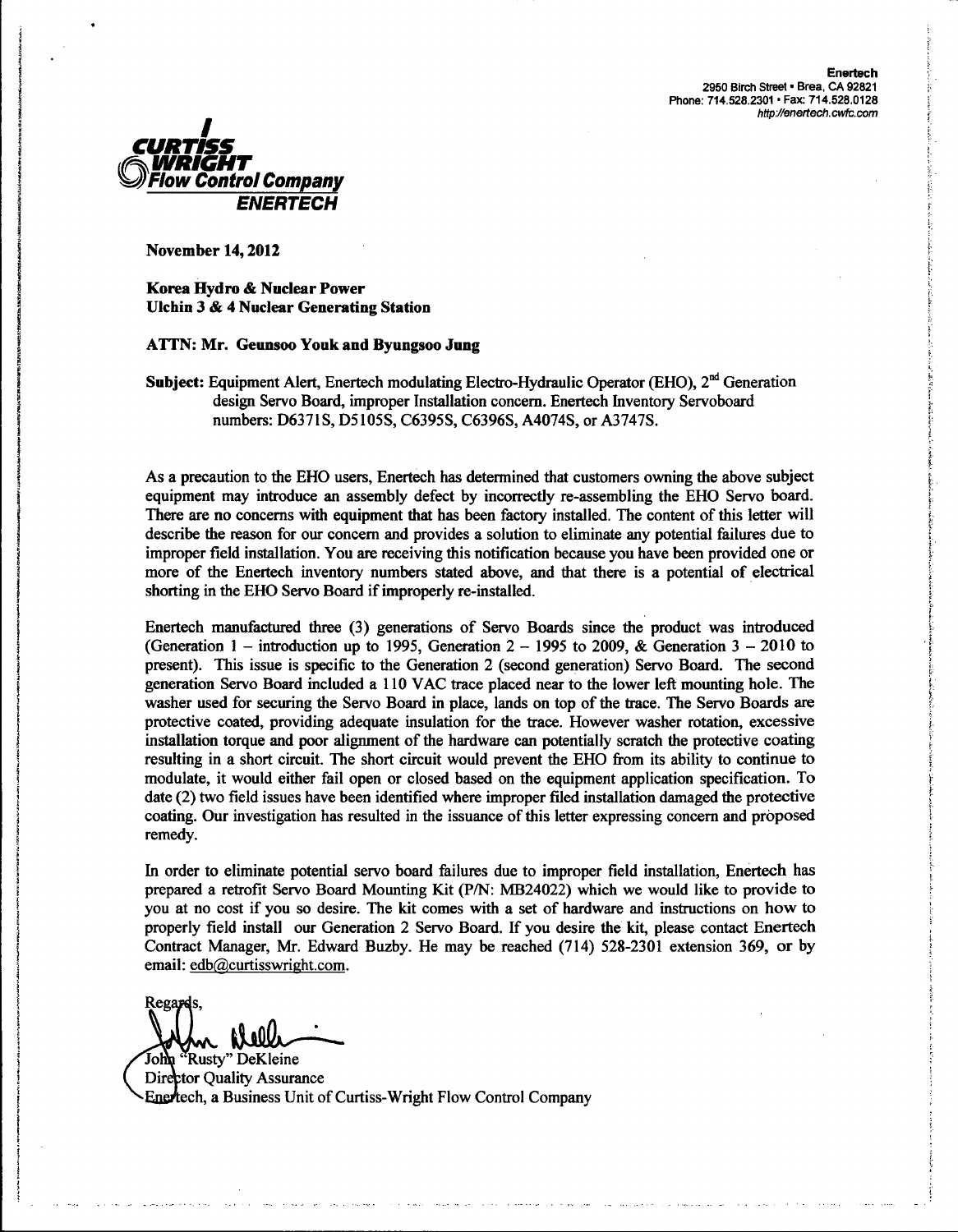

Korea Hydro **&** Nuclear Power Shin-Wolsong Units **1 &** 2 Nuclear Generating Station

### **ATTN:** Mr. Daeyul Jeong and Juneho Bae

Subject: Equipment Alert, Enertech modulating Electro-Hydraulic Operator (EHO), 2<sup>nd</sup> Generation design Servo Board, improper Installation concern. Enertech Inventory Servoboard numbers: D6371S, D5105S, C6395S, C6396S, A4074S, or A3747S.

As a precaution to the EHO users, Enertech has determined that customers owning the above subject equipment may introduce an assembly defect by incorrectly re-assembling the EHO Servo board. There are no concerns with equipment that has been factory installed. The content of this letter will describe the reason for our concern and provides a solution to eliminate any potential failures due to improper field installation. You are receiving this notification because you have been provided one or more of the Enertech inventory numbers stated above, and that there is a potential of electrical shorting in the EHO Servo Board if improperly re-installed.

Enertech manufactured three (3) generations of Servo Boards since the product was introduced (Generation 1 – introduction up to 1995, Generation 2 – 1995 to 2009, & Generation  $3 - 2010$  to present). This issue is specific to the Generation 2 (second generation) Servo Board. The second generation Servo Board included a 110 VAC trace placed near to the lower left mounting hole. The washer used for securing the Servo Board in place, lands on top of the trace. The Servo Boards are protective coated, providing adequate insulation for the trace. However washer rotation, excessive installation torque and poor alignment of the hardware can potentially scratch the protective coating resulting in a short circuit. The short circuit would prevent the EHO from its ability to continue to modulate, it would either fail open or closed based on the equipment application specification. To date (2) two field issues have been identified where improper filed installation damaged the protective coating. Our investigation has resulted in the issuance of this letter expressing concern and proposed remedy.

In order to eliminate potential servo board failures due to improper field installation, Enertech has prepared a retrofit Servo Board Mounting Kit (P/N: MB24022) which we would like to provide to you at no cost if you so desire. The kit comes with a set of hardware and instructions on how to properly field install our Generation 2 Servo Board. If you desire the kit, please contact Enertech Contract Manager, Mr. Edward Buzby. He may be reached (714) 528-2301 extension 369, or by email: edb@curtisswright.com.

Regards,

John "Rusty" DeKleine Director Quality Assurance Epertech, a Business Unit of Curtiss-Wright Flow Control Company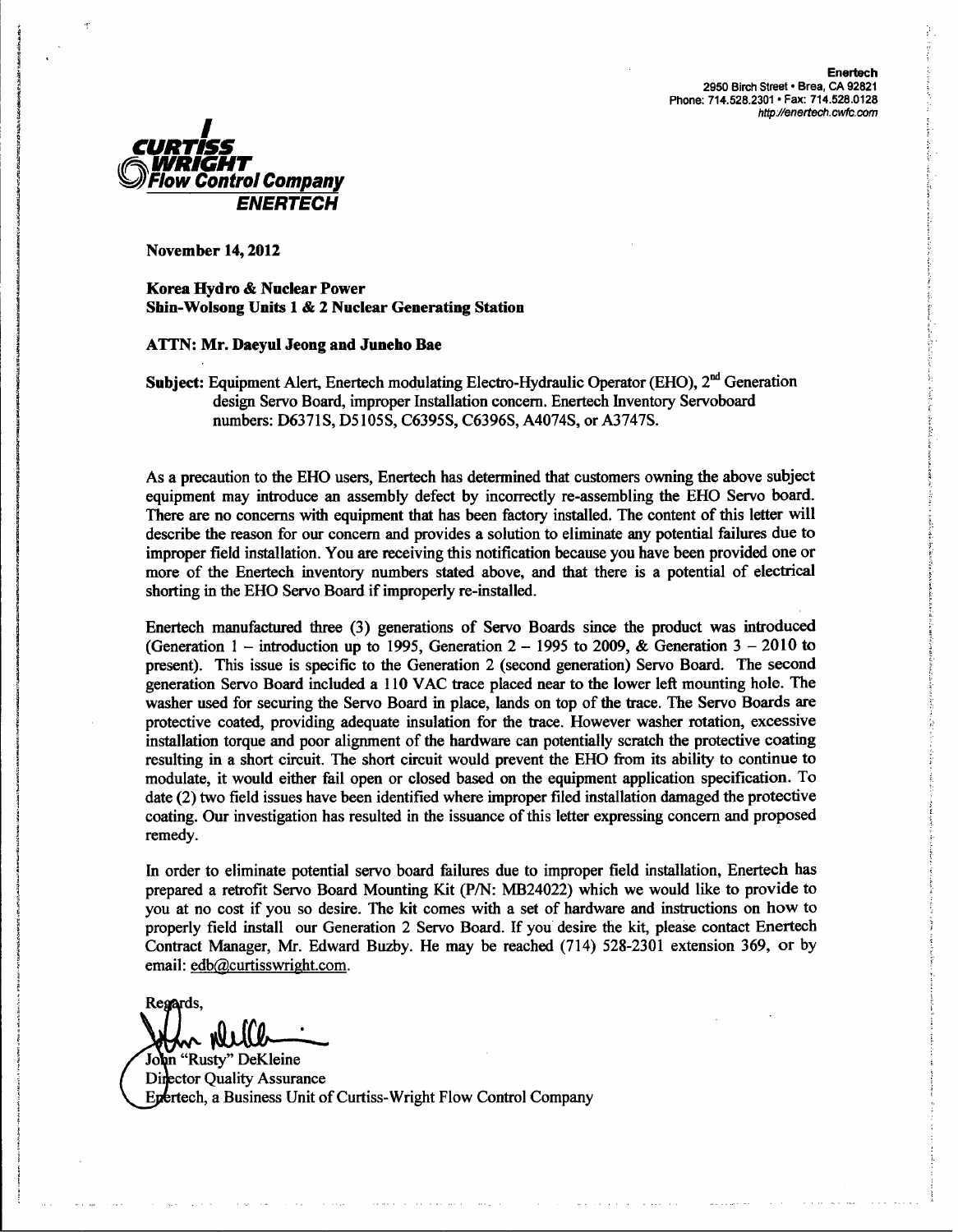

Korea Hydro & Nuclear Power Shin-Kori Units 1 & 2 Nuclear Generating Station

# **ATTN:** Mr. Youngju Seo and Seonggyu Lee

Subject: Equipment Alert, Enertech modulating Electro-Hydraulic Operator (EHO), 2<sup>nd</sup> Generation design Servo Board, improper Installation concern. Enertech Inventory Servoboard numbers: D6371S, D5105S, C6395S, C6396S, A4074S, or A3747S.

As a precaution to the EHO users, Enertech has determined that customers owning the above subject equipment may introduce an assembly defect by incorrectly re-assembling the EHO Servo board. There are no concerns with equipment that has been factory installed. The content of this letter will describe the reason for our concern and provides a solution to eliminate any potential failures due to improper field installation. You are receiving this notification because you have been provided one or more of the Enertech inventory numbers stated above, and that there is a potential of electrical shorting in the EHO Servo Board if improperly re-installed.

Enertech manufactured three (3) generations of Servo Boards since the product was introduced (Generation 1 – introduction up to 1995, Generation  $2 - 1995$  to 2009, & Generation  $3 - 2010$  to present). This issue is specific to the Generation 2 (second generation) Servo Board. The second generation Servo Board included a 110 VAC trace placed near to the lower left mounting hole. The washer used for securing the Servo Board in place, lands on top of the trace. The Servo Boards are protective coated, providing adequate insulation for the trace. However washer rotation, excessive installation torque and poor alignment of the hardware can potentially scratch the protective coating resulting in a short circuit. The short circuit would prevent the EHO from its ability to continue to modulate, it would either fail open or closed based on the equipment application specification. To date (2) two field issues have been identified where improper filed installation damaged the protective coating. Our investigation has resulted in the issuance of this letter expressing concern and proposed remedy.

In order to eliminate potential servo board failures due to improper field installation, Enertech has prepared a retrofit Servo Board Mounting Kit (P/N: MB24022) which we would like to provide to you at no cost if you so desire. The kit comes with a set of hardware and instructions on how to properly field install our Generation 2 Servo Board. If you desire the kit, please contact Enertech Contract Manager, Mr. Edward Buzby. He may be reached (714) 528-2301 extension 369, or by email: edb@curtisswright.com.

**Rega Yn Dell-**

Rusty" DeKleine Tolln. Director Quality Assurance Enertech, a Business Unit of Curtiss-Wright Flow Control Company